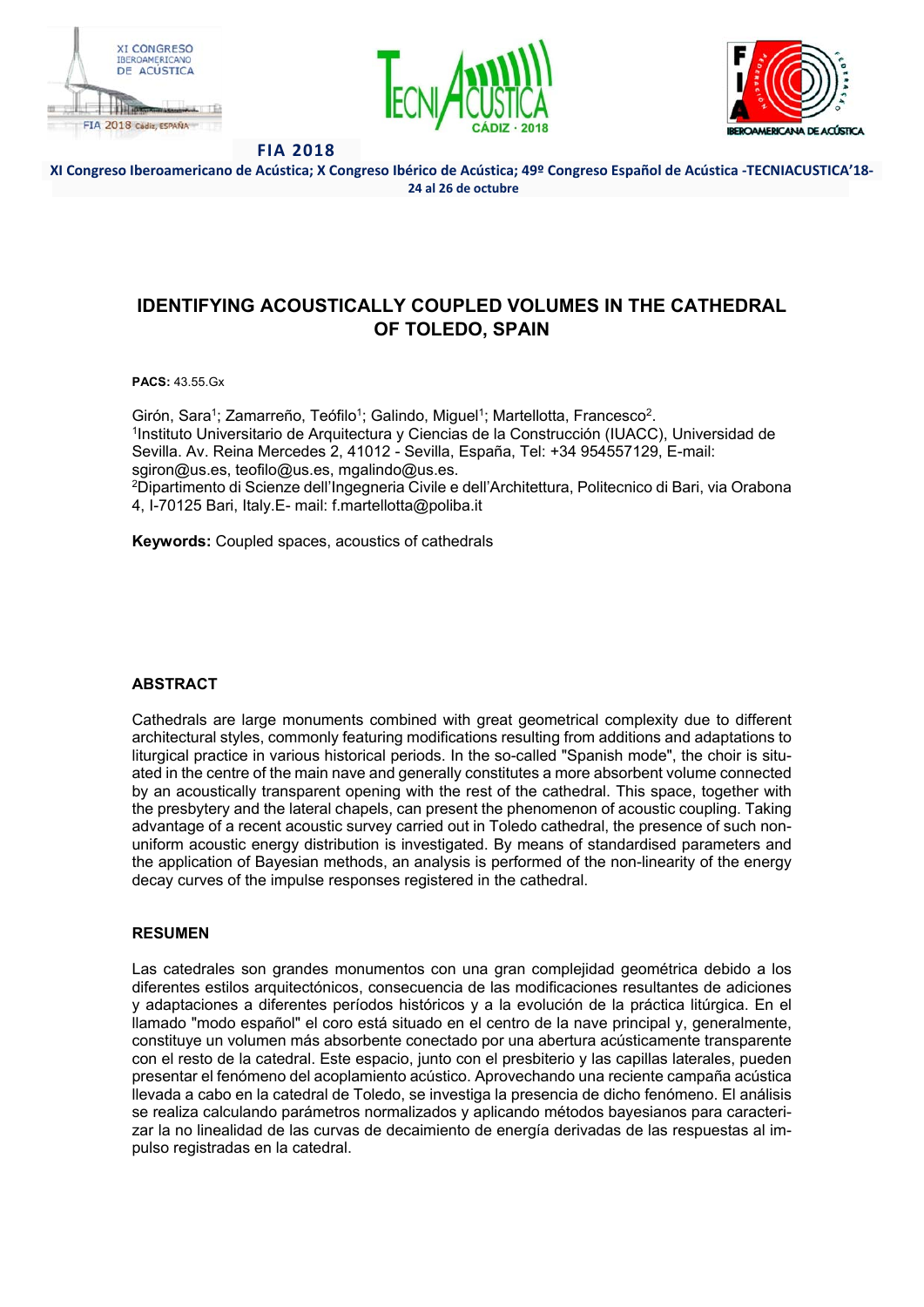





**XI Congreso Iberoamericano de Acústica; X Congreso Ibérico de Acústica; 49º Congreso Español de Acústica ‐TECNIACUSTICA'18‐ 24 al 26 de octubre** 

## **INTRODUCTION**

Multiple-sloped decay, which is inherent to coupled volume geometries, has received its greatest attention in recent decades for the acoustic design of modern performance venues [1]. Acoustic coupling presents a method of providing variable acoustics and non-exponential sound-energy decay, which can control the two competing perceptual attributes of the performance hall: reverberance and clarity. One of the most complex conditions that can be found in sound propagation in worship places is that of acoustic coupling between their different sub-volumes [2]. In the case of the acoustics of extensive internal spaces, representation of the space as a system of acoustically coupled volumes has contributed towards explaining the experimental results of various acoustic parameters. Thus, the original two-room model based on statistical-acoustics assumptions [3] was extended by means of matrix notation to a larger number of sub-rooms. Such is the case of the numerical model of St Paul's Cathedral, London, created by Anderson and Bratos–Anderson [4], who divide the cathedral into 70 acoustical subspaces, which are coupled together by the interchange of sound energy. Taking advantage of the use of Bayesian analysis [5] and the correction introduced by Summers et al. [6] in the statistical model, Martellotta [7], with a similar methodology and with experimental measures, analyses the effects of surface absorption and acoustic coupling on reverberation in the Basilica of St. Peter. Subsequently, this author extends the study to encompass all the Papal Basilicas in Rome [8]. Likewise, the hypothesis by Chu and Mak [9] corresponding to a church model composed of a set of coupled spaces instead of one single diffuse space, presents good agreement with the experimental results of two Christian churches in Hong Kong.

Recently, for a better understanding of this acoustic manifestation, Xiang et al. [10] have used an experimental scale-model of two coupled rooms combined with an automated scanning system of high-spatial resolution, and Martellotta et al. [11] investigate the origin of the multi-rate decay by both the Bayesian methods and directional intensity maps based on the use of B-format impulse responses. A major consequence of this phenomenon is that, within the same church, different acoustic conditions can be experienced, depending on the relative position of the sound source and receiver. In cathedrals arranged in the Spanish mode, an area that shows significant differences is that of the choir, since the presence of large quantities of absorbent material and the isolation of that portion of space due to the presence of high stalls propitiates the conditions for a non-uniform energy distribution within such spaces [12]. Several quantifiers of the doublesloped effect or ratios between portions of decay are used in the literature [13, 14] to describe the slope variation as a function of time. However, the introduction of Bayesian probability theory into the evaluation of decay time in acoustically coupled spaces has proved itself a useful framework for the analysis of Schroeder decay functions [5]. In this work, by taking advantage of a recent acoustic survey carried out in Toledo cathedral, the presence of such a non-uniform acoustic energy distribution in all the areas of the cathedral is investigated by using standardised parameters and Bayesian analysis.

# **TOLEDO CATHEDRAL**

The cathedral of Toledo (Fig. 1) is located in the historic centre of the city. The first stone was laid in 1226, and, in 1493, with the completion of the final vaults, this great construction was concluded. The church has a clear French influence, due to the Gallic origin of its first architect. During the sixteenth to eighteenth centuries, work was carried out in accordance with the new styles. The interior space, 120 m long and 60 m wide, is composed of 5 naves (Fig. 1), supported by 88 columns and 72 vaults. The side aisles, somewhat wider than the other two, extend behind the Main Chapel surrounding the chancel and create a U-turn with a double semi-circular aisle (Fig. 2). The 15 chapels of the ambulatory are of various sizes and, over time, certain reforms altered the layout of several chapels. Its large retrochoir is of remarkable beauty. The approximate interior volume of this cathedral is 125,000  $\text{m}^3$  and has a maximum height of 31 m.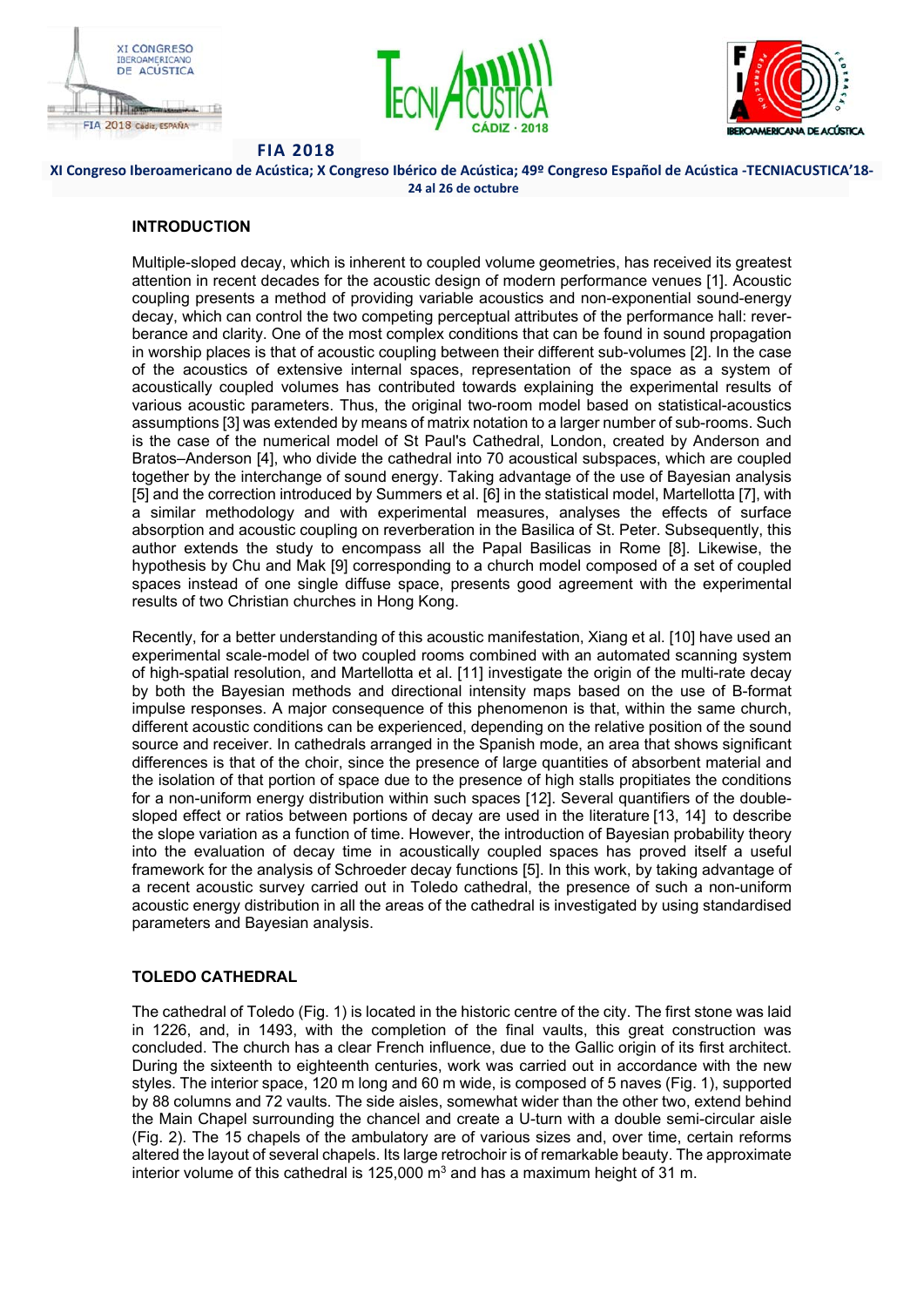





#### **XI Congreso Iberoamericano de Acústica; X Congreso Ibérico de Acústica; 49º Congreso Español de Acústica ‐TECNIACUSTICA'18‐ 24 al 26 de octubre**



Figure 1. Toledo Cathedral: (left) view of the presbytery; (centre) view of the choir; (right) view of the retrocoir.



# **METHODS: MEASUREMENTS AND ANALYSES**

Room impulse responses (RIR) have been obtained in the unoccupied cathedral, at night, following the recommendations of the ISO 3382-1:2009 [15] and other guidelines specific to churches [16]. As a general procedure in all Spanish cathedrals, 5 source positions have been considered: high altar, transept, pulpit, choir, retrochoir; and other specific positions in the most relevant lateral chapels (in this cathedral: the organ, the Santiago chapel, and the San lldefonso chapel) [17]. At each source position, the microphone positions have been studied for the set of reception points where direct sound is received. This is reflected in Figure 2 for each of the subspaces of the cathedral.

The process of generation, acquisition, and analysis of the acoustic signal was performed by using the EASERA v1.2 programme, through an AUBION x8 multichannel sound card. At each reception point, located 1.20 m from the floor, the RIR were registered by exciting the enclosure with sine-swept signals, in which the scanning frequency increases exponentially with time. The frequency range, the level, and the duration of the excitation signal were adjusted so that the frequency range would cover the octave bands from 63 to 16000 Hz, and the impulse to noise ratio (INR) would be at least 45 dB in each octave band to guarantee accuracy of certain parameters, such as *T*30. The signal generated was emitted through an AVM DO-12 dodecahedral sound source with a B&K 2734 power amplifier. At each reception point, RIR were captured by means of an Audio-Technica AT4050/CM5 microphone in its omnidirectional and figure-of-eight configurations connected to Sound Field SMP200 polarisation source and preamplifier.

In order to investigate acoustic coupling, the energy decay curves for the representative sourcereceiver configuration in each subspace of the cathedral were analysed to study their degree of linearity in accordance with the parameters defined in Annex B of the ISO 3382-2: 2008 standard [18]: *C* and  $\zeta$ . This procedure has also been used by Fernández et al. [19] in the study of acoustic coupling in the same cathedral. The curvature parameter, *C*, expresses the percentage deviation between the reverberation times *T*20 and *T*30:

$$
C = 100(T_{30}/T_{20} - 1) \quad (*)
$$
 (1)

*C* values between 0% and 5% denote linearity in the decay, while values above 10% indicate a decay curve that digresses away from a straight line. The non-linearity parameter,  $\xi$ , is expressed as:

$$
\xi = 1000(1 - r^2) \quad (\text{\%o}) \tag{2}
$$

where *r* is the coefficient of linear correlation between the line of best fit and the curve of energy decay. Values of  $\zeta$  between 0‰ and 5‰ denote linearity in the decay, while values above 10‰ indicate a decay curve that cannot resemble a straight line.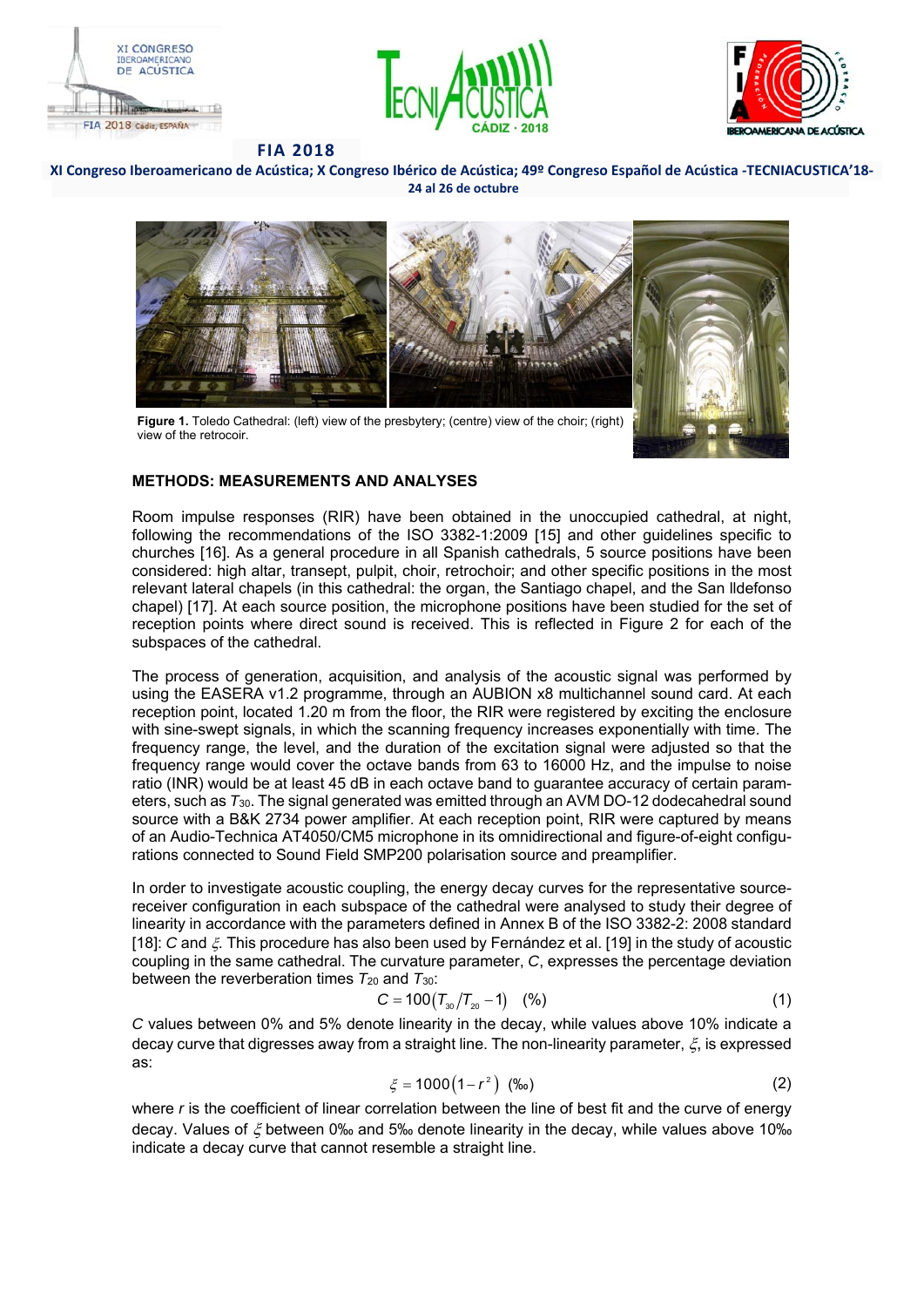





#### **XI Congreso Iberoamericano de Acústica; X Congreso Ibérico de Acústica; 49º Congreso Español de Acústica ‐TECNIACUSTICA'18‐ 24 al 26 de octubre**

In order to investigate the non-linear behaviour of the decay curves, Bayesian analysis [5, 20] represents the most powerful and reliable tool for the detection and quantification of multiple slopes in the RIR. In fact, Bayesian analysis allows the exact determination of both the decay constant and the relative amplitude of each of the exponential decays that characterise the space. In order to ensure the greatest accuracy in the identification of the different slopes, the fully parameterised approach proposed by Xiang et al. [5, 20] was implemented in a MATLAB GUI, which facilitates data entry and output of both numerical and graphical results. Although the procedure can be applied to an unlimited number of slopes, only double and triple slopes were investigated for the RIR analysed (in the latter case, only in limited circumstances due to the heavy computational load). The Bayesian information criterion (BIC) was employed to evaluate the most appropriate model (selection of energy decay orders). In a first term, this parameter expresses the degree to which the model was adjusted to the data minus a second term that

represents the penalty for the over-parameterised models, since the over-parameterised models result in a greater value associated with the first term. In order to select the best decay model, that which yields the highest BIC value can be considered the most concise, since it ensures a good fit to the decay function data without the use of over-parameterised solutions.

According to Bayesian analysis, any decay curve can be expressed in terms of a multi-rate decay process as:

$$
F(A, B, t_{k}) = \sum_{i=1}^{n} A_{i} e^{-B_{i}t_{k}} + A_{0} (L - t_{k}) \qquad 0 \leq t_{k} \leq L \qquad (3)
$$

where *n* is the decay order*, t*k is the time step, *L* is the total duration of the decay, *A*i is the "linear parameter" representing the amplitude of the i-th decay,  $B_i$  is the "non-linear parameter" equal to 13.8/*T*i, with *Ti* as the i-th reverberation time to be estimated. Finally, *A*0 is the amplitude of the background-noise component of measured RIR. The scope of Bayesian analysis involves determining the set of *A*i and *B*i parameters that best describes the measured decay curve.

### **RESULTS AND DISCUSSION**

### **Parametric Analysis**

The analysis of the sound field of the various areas of the cathedral, through the spectral behaviour of the monaural acoustic parameters defined in ISO 3382-1, starts in Figure 2(b) with the spatially averaged reverberation times as a function of frequency, for each source position. The spatial averages have been made considering all the receivers linked to a source position that receive direct sound, that is to say: S1 (presbytery) 16; S2 and S3 (pulpits without and with canopy, respectively) 16 in each; S4 and S5 (choir) 8 positions in each, S6 (transept) 20; S7 (retrochoir) 8; S8 (Santiago chapel) 6; S9 (St. Ildefonso chapel) 6; S10 (organ) 12. In Figure 2(b), it can be seen that *T*<sup>30</sup> remains practically unchanged in its spectral behaviour at all source positions except for the two chapels (S8 and S9).

Regarding the behaviour of EDT in Figure 3(a), it can be observed how the group corresponding to the source positions



**Figure 2.** (a) Ground plan of the cathedral of Toledo with source (S1- S10) and receiver locations (R1-R59) indicated. (b) Spectral reverberation times spatially averaged at the various source positions.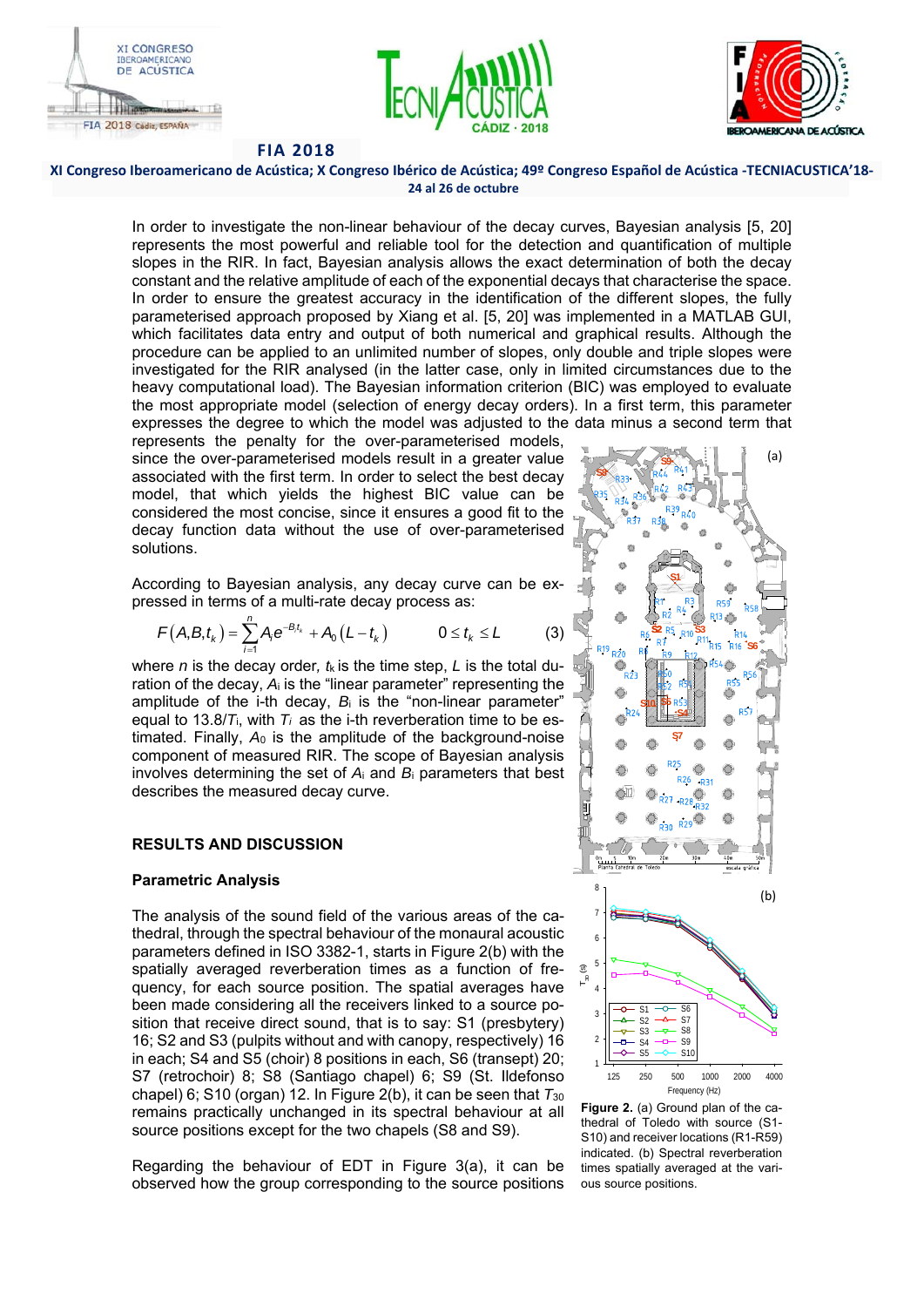









**Figure 3.** Spatially averaged monaural parameters versus frequency for all source positions studied in the cathedral of Toledo.

S1, S4, S5, S8, and S9 (the latter decreasing the values even more) have shorter values at mid frequencies (of the order of 1.1 s, 4 JND) than the rest of the positions of the sound source in the cathedral. The behaviour of parameter *C*80 as a function of frequency and sound sources, Figure 3(b), is more complex, but greater values of the parameter can be observed for the positions of the source S2, S3, S4, S5, and values close to those of S1. Similar behaviour is observed in  $D_{50}$ parameter, omitted herein for reasons of space. As for the results of *T*s, Figure 3(c), there is a group of results corresponding to sources S4, S5, S9, and values close to those of S1, with shorter values (around 100 ms, 4 JNDs, 8.5% of 300 ms) at low frequencies.

As a consequence of acoustic coupling, when source and receivers are in the same subspace and this subspace is less reverberant than the whole church, then a double slope can be observed in the energy decay, with a steeper initial decay and a late part that reverberates according to the coupled volume. Under these conditions, shorter early decay time (EDT) and greater clarity (*C*80) and speech intelligibility  $(D_{50})$  can be observed: this is the case of the behaviour of these monaural parameters in this cathedral. Especially in cathedrals arranged in the Spanish mode, the choir, due to the presence of large quantities of absorbent material and the isolation of that portion of space by the presence of high stalls, propitiates the conditions for a non-uniform energy distribution within such spaces.

The analysis begins with the non-linearity parameters defined in Annex B of the ISO 3382-2: 2008 [18]. In the case of the non-linearity parameter,  $\xi$ , the corresponding values for  $T_{10}$ ,  $T_{20}$ , and  $T_{30}$ have been calculated for different sections of the decay curves. The results corresponding to the range between -5 and -15 dB ( $T_{10}$ ) are not presented here due to their insignificance: their derived non-linearity is better related to the variations of the pattern of first reflections from one receiver to another than with the possibility of coupling spaces. Since the values for *T*20 and *T*30 intervals are very similar, results corresponding to *T*30 have been selected for presentation. Table 1 summarises the results of the non-linearity analysis for the four source positions S1, S4, S5, and S9 and their receivers linked within their own subspaces.

It can be seen that, in the majority of cases, the values of *C* remain outside the interval [0%, 5%] and those of  $\zeta_{130}$  outside the interval [0‰, 5‰], many of which even exceed 10% (or 10‰), which clearly shows the non-linearity of the decays and therefore the clear possibility of acoustic coupling between this subspace and the rest of the cathedral. In the case of presbytery, chapels, and choir, the analysis of parameter values for receivers located outside the source space, but in the vicinity of the aperture, reveals no signs of non-linearity in the decays, which, for reasons of space, have not been shown. Likewise, the analyses of the *C* parameter for the other sound sources remain inside the interval [0%, 5%] and those of  $\zeta_{130}$  inside the interval [0‰, 5‰].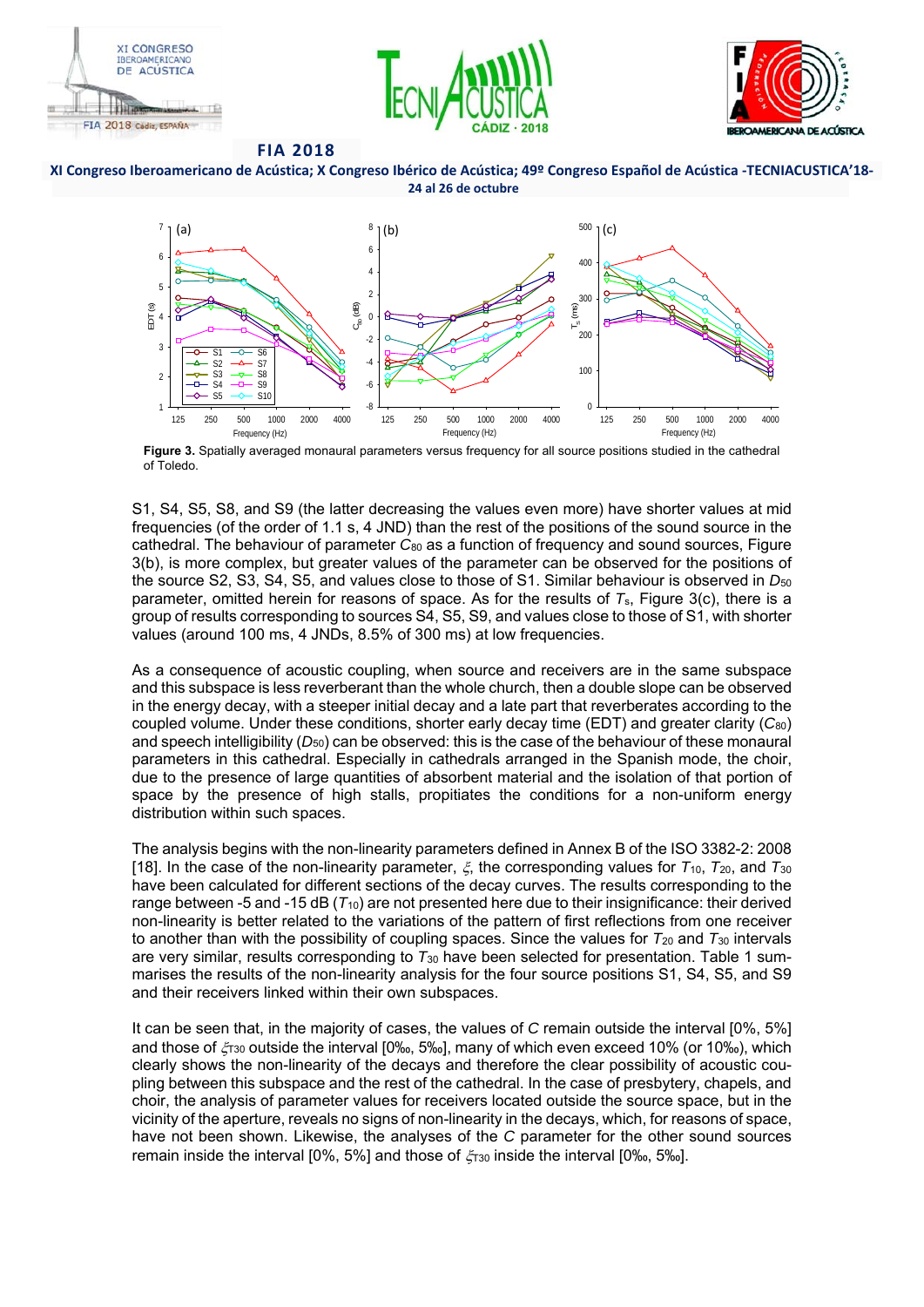





#### **XI Congreso Iberoamericano de Acústica; X Congreso Ibérico de Acústica; 49º Congreso Español de Acústica ‐TECNIACUSTICA'18‐ 24 al 26 de octubre**

| <b>Table 1.</b> Values of C and $\xi_{730}$ for the receivers in each space of the cathedral. Results in italics display values |                 |       |                       |       |                    |       |          |       |                       |       |                       |      |                       |
|---------------------------------------------------------------------------------------------------------------------------------|-----------------|-------|-----------------------|-------|--------------------|-------|----------|-------|-----------------------|-------|-----------------------|------|-----------------------|
| between 5% and 10%, and between 5‰ and 10‰; results in bold correspond to values greater than or equal                          |                 |       |                       |       |                    |       |          |       |                       |       |                       |      |                       |
| to 10% and 10 <sub>%</sub> , for each parameter, respectively.                                                                  |                 |       |                       |       |                    |       |          |       |                       |       |                       |      |                       |
|                                                                                                                                 |                 | 125   |                       | 250   |                    | 50    |          | 1000  |                       | 2000  |                       | 4000 |                       |
|                                                                                                                                 |                 | C(% ) | $ \xi_{T30}(\%_{0}) $ | C(% ) | $ \xi_{T30}(\%0) $ | C(% ) | 5130 (‰) | C(% ) | $ \xi_{T30}(\%_{0}) $ | C(% ) | $ \xi_{T30}(\%_{0}) $ | C(%) | $ \xi_{T30}(\%_{0}) $ |
| S <sub>1</sub>                                                                                                                  | R <sub>01</sub> | 10.8  | 6.0                   | 7.2   | 4.0                | 15.8  | 12.0     | 15.7  | 12.0                  | 28.6  | 23.9                  | 34.6 | 29.8                  |
|                                                                                                                                 | R <sub>02</sub> | 4.3   | 6.0                   | 20.7  | 15.9               | 12.6  | 10.0     | 19.3  | 14.0                  | 18.5  | 15.9                  | 29.1 | 23.9                  |
|                                                                                                                                 | R <sub>03</sub> | 9.0   | 6.0                   | 14.8  | 10.0               | 18.1  | 12.0     | 12.7  | 10.0                  | 17.1  | 14.0                  | 24.9 | 19.9                  |
|                                                                                                                                 | R04             | 3.1   | 4.0                   | 9.5   | 6.0                | 8.3   | 6.0      | 18.0  | 14.0                  | 16.6  | 12.0                  | 21.0 | 15.9                  |
| S4                                                                                                                              | R50             | 13.4  | 12.0                  | 5.2   | 2.0                | 2.6   | 2.0      | 7.1   | 4.0                   | 12.2  | 8.0                   | 18.1 | 12.0                  |
|                                                                                                                                 | R <sub>51</sub> | 0.4   | 6.0                   | 2.6   | 2.0                | 4.1   | 4.0      | 10.3  | 6.0                   | 13.8  | 10.0                  | 22.7 | 15.9                  |
|                                                                                                                                 | R <sub>52</sub> | 4.9   | 6.0                   | 1.1   | 2.0                | 5.8   | 4.0      | 7.9   | 6.0                   | 15.4  | 12.0                  | 22.7 | 17.9                  |
|                                                                                                                                 | R53             | 23.1  | 19.9                  | 14.0  | 8.0                | 10.7  | 10.0     | 15.7  | 14.0                  | 22.3  | 17.9                  | 31.2 | 25.8                  |
| S5                                                                                                                              | <b>R50</b>      | 7.7   | 4.0                   | 7.4   | 2.0                | 5.0   | 2.0      | 6.1   | 4.0                   | 9.1   | 6.0                   | 3.8  | 14.0                  |
|                                                                                                                                 | R <sub>51</sub> | 12.4  | 10.0                  | 6.4   | 4.0                | 5.5   | 4.0      | 7.5   | 6.0                   | 13.1  | 10.0                  | 2.3  | 15.9                  |
|                                                                                                                                 | R52             | 11.1  | 8.0                   | 11.8  | 6.0                | 12.2  | 10.0     | 16.3  | 14.0                  | 17.7  | 17.9                  | 26.6 | 23.9                  |
|                                                                                                                                 | R <sub>53</sub> | 19.3  | 14.0                  | 10.7  | 8.0                | 9.3   | 8.0      | 15.2  | 14.0                  | 18.5  | 14.0                  | 51.3 | 23.9                  |
| S9                                                                                                                              | R41             | 4.7   | 4.0                   | 3.5   | 2.0                | 10.2  | 4.0      | 7.7   | 4.0                   | 4.3   | 2.0                   | 2.2  | 2.0                   |
|                                                                                                                                 | R42             | 4.7   | 4.0                   | 11.2  | 6.0                | 7.7   | 4.0      | 6.6   | 4.0                   | 6.1   | 2.0                   | 5.7  | 2.0                   |
|                                                                                                                                 | R43             | 11.5  | 8.0                   | 7.5   | 6.0                | 6.4   | 4.0      | 5.9   | 4.0                   | 5.0   | 2.0                   | 4.6  | 2.0                   |
|                                                                                                                                 | R44             | 4.5   | 6.0                   | 7.7   | 4.0                | 4.1   | 2.0      | 4.3   | 2.0                   | 10.2  | 4.0                   | 3.9  | 2.0                   |

### **Bayesian Analysis**

By employing a tool implemented in MATLAB to attain information of a more detailed nature, the decay curves have been analysed through the application of Bayesian methods in order to identify both the various decay constants, if any, and their respective amplitudes. The BIC enables identification of the best approach to describing each of the decays with the lowest computational cost. Although descriptions with three slopes have been attempted, in nearly all cases the results have revealed that the application of two slopes provides sufficient approximation. In Table 2, the results of the Bayesian analysis are synthesized for the S1-R02 (presbytery) and S4-R50 (choir) combinations at the six octave bands, while in Figure 4, the measured decay curves are compared with those calculated using several models with the tool implemented in MATLAB, for the various octave bands in the S1-R02 (presbytery) combination. It can be observed that the 2-slope model was better than the 1-slope model in fitting the experimental decay curve and that the addition of a 3rd slope failed to greatly improve the accuracy; the greatest values of BIC in the 2-slope model also confirmed that this model provides the most concise and best description of the decay curves for all octave bands.

In an attempt to identify the significance of the values of T21 and T22, Figure 5 shows a comparison of the reverberation times measured across the whole cathedral and the corresponding values of *T*30, *T*10 and EDT measured in each subspace with T21 and T*22* values from Bayesian analysis, for three source-receiver combinations, in the presbytery, in the choir, and finally in St. Ildefonso chapel, respectively, at the six octave bands. In the first two cases, the values of T21 are very similar to the values of *T*30 averaged for all source-receiver positions of the cathedral,

| Table 2. Summary of decay constants, BIC, and ratios of amplitudes resulting from the application of Bayesian |                    |       |       |       |       |       |       |               |        |      |                       |       |  |  |
|---------------------------------------------------------------------------------------------------------------|--------------------|-------|-------|-------|-------|-------|-------|---------------|--------|------|-----------------------|-------|--|--|
| analysis for double-slope model to two source-receiver combinations in Toledo cathedral.                      |                    |       |       |       |       |       |       |               |        |      |                       |       |  |  |
|                                                                                                               | S1-R02, presbytery |       |       |       |       |       |       | S4-R50, choir |        |      |                       |       |  |  |
| Freq. (Hz)                                                                                                    | 125                | 250   | 500   | 1000  | 2000  | 4000  | 125   | 250           | 500    | 1000 | 2000                  | 4000  |  |  |
| T1(s)                                                                                                         | 5.74               | 4.65  | 4.86  | 3.84  | 2.94  | 1.71  | 5.35  | 6.32          | 5.87   | 4.67 | 3.45                  | 2.04  |  |  |
| T21(s)                                                                                                        | 7.15               | 7.03  | 6.77  | 6.04  | 4.84  | 3.53  | 7.32  | 7.25          | 6.99   | 6.20 | 4.97                  | 3.40  |  |  |
| T22(s)                                                                                                        | 3.38               | 1.94  | 1.15  | 1.54  | 1.60  | 1.32  | 2.17  | 2.83          | 2.47   | 2.59 | 1.98                  | 1.34  |  |  |
| BIC2-BIC1                                                                                                     | 17.02              | 42.51 | 35.68 | 44.39 | 33.37 | 34.50 | 34.03 | 20.64         |        |      | 22.33   25.76   34.64 | 21.46 |  |  |
| 10 Log $\frac{A}{A}$ (dB)                                                                                     | 0.8                | 4.6   | 4.3   | 6.4   | 7.1   | 11.3  | 2.9   | $-0.3$        | $-0.5$ | 1.7  | 4.1                   | 6.5   |  |  |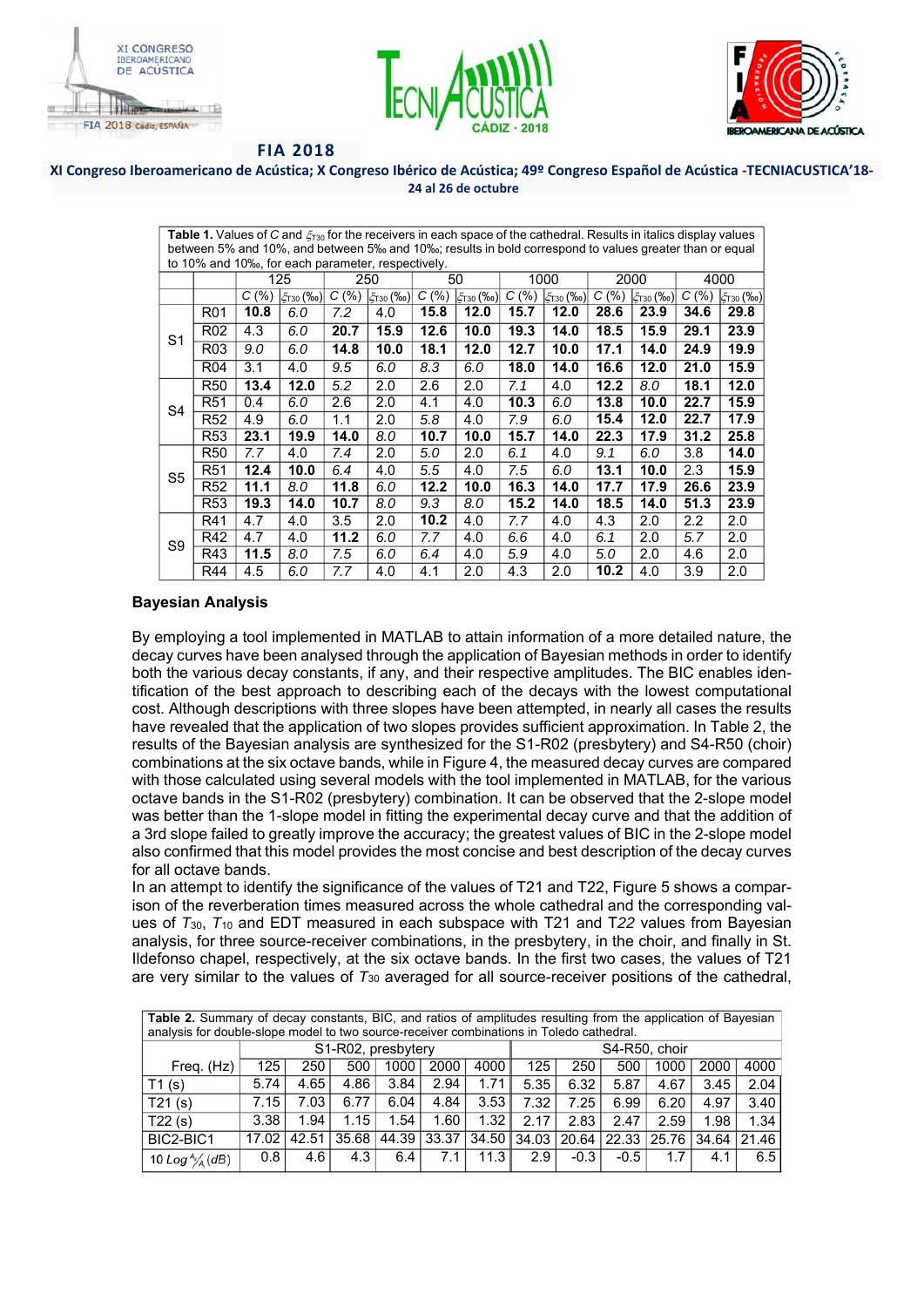









S1-R02 (presbytery) at the six octave bands.

and those of T22 present major correspondence with the values of EDT in their own subspace. In the case of the S9-R44 combination in the St Ildefonso chapel, the lowest values of T21 with respect to *T*30 in the cathedral suggest a more complex decay with 3 slopes possibly involved. Bayesian analysis identified in all receptors in this chapel three slopes with the greatest BIC values for all octave bands for this model, for example for S9-R44 decay times of T31=5.969 s, T32=3.18 s, and T33=1.778 s, at 1000 Hz are obtained. Thus, results suggest that, for this chapel, the contribution in the decay is not only from the cathedral as a whole, but also from the ambulatory.

# **CONCLUSIONS**

Various techniques of analysis have been applied for the evaluation of the non-linearity of the experimental decay curves in several volumes of the cathedral of Toledo and to ascertain whether this non-linearity is due to acoustic coupling phenomena. Double slopes in the decay curves of impulse responses have been identified in receivers in the presbytery and choir subspaces, and triple slopes in the St. Ildefonso chapel; linear decays in the remaining areas (transept, retrochoir, lateral naves, and Santiago chapel). These multiple slopes have been detected with three analysis procedures of the energy decay curves: by analysis of the spectral behaviour of the spatially averaged monaural acoustic parameters in each subspace ISO 3382-1: 2009 [15]; by using the standardised parameters defined in ISO 3382-2: 2008 standard [18]; and with Bayesian methods [20].

In the case of Bayesian analysis, whereby a model with two slopes sufficiently describes the measured curves in the presbytery and choir subspaces, it must be highlighted that the first decay is characterised by a value of T21 similar to that of the *T*30 of the whole cathedral, and the second decay is characterised by T22, similar to the value of EDT measured in the subspace. These results are in agreement with the conclusions reached by Fernández et al. [19] who employed a different procedure to obtain the RIR and a different mathematical method of determination of the double slope. In this cathedral, acoustic coupling has been detected in the presbytery, unlike other Spanish cathedrals studied with this same methodology, such as the Cathedral of Seville [12] and that of Murcia [21]. The subsequent challenge is to proceed to an acoustic simulationauralisation of these subspaces that reproduces these acoustic phenomena, whereby these acoustic improvements of several JNDs in the parameters of acoustic quality, especially in the choir, are perceptible in the auralisations.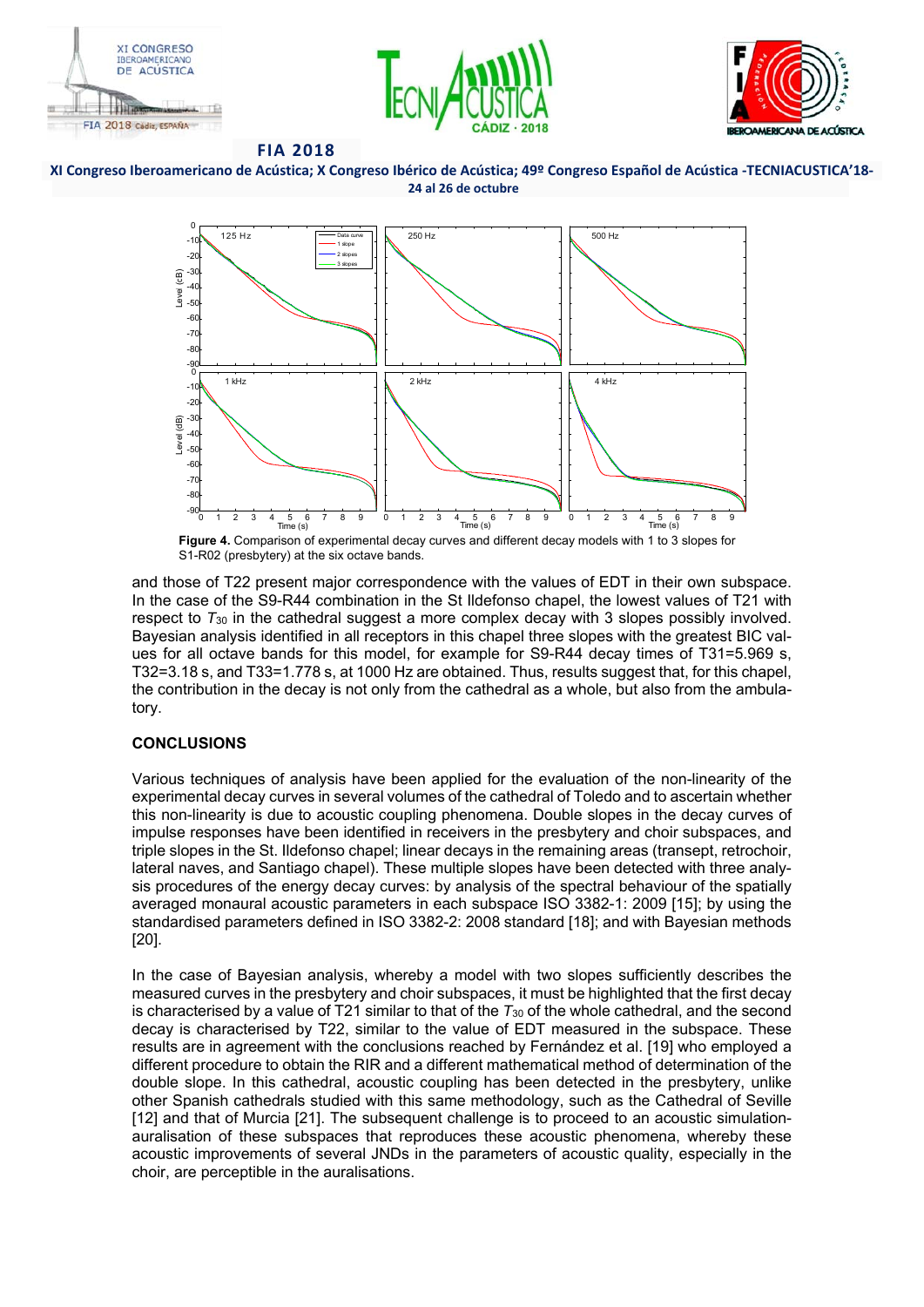





**XI Congreso Iberoamericano de Acústica; X Congreso Ibérico de Acústica; 49º Congreso Español de Acústica ‐TECNIACUSTICA'18‐ 24 al 26 de octubre** 



**Figure 5.** Acoustic parameters measured in S1-R02 of the presbytery (left), in S4-R50 in the choir (middle), and in the St. Ildefonso chapel S9-R44 (right), and the average calculated over all source-receiver combinations in the cathedral and in each subspace. T21 and T22 are the reverberation times of decays resulting from Bayesian analysis.

#### **ACKOWLEDGEMENTS**

The authors thank the dean of the cathedral for his kind permission to carry out the measurements. This work is funded by ERDF funds and the Spanish MINECO with ref. BIA2014- 56755-P.

#### **REFERENCES**

- [1] Ermann M., Johnson M. Exposure and materiality of the secondary room and its impact on the impulse response of coupled-volume concert halls. J. Sound Vib. **284**, 915–931 (2005).
- [2] Girón S., Álvarez-Morales L., Zamarreño T. Church acoustics: A state-of-the-art review after several decades of research, J. Sound Vib. **411**, 378-408 (2017).
- [3] Cremer L., Muller H. A. Principles and applications of room acoustics Vol 1. Applied Science Publisher, New York (USA), 1st edition, 1982.
- [4] Anderson J. S., Bratos-Anderson M. Acoustic coupling effects in St. Paul's Cathedral, London. J. Sound Vib. **236**, 209-225, (2000).
- [5] Xiang N., Goggans P. M. Evaluation of decay times in coupled spaces: Bayesian parameter estimation. J. Acoust. Soc. Am. **110**, 1415–1424, (2001).
- [6] Summers J. E., Torres R. R., Shimizu Y. Statistical-acoustics models of energy decay in systems of coupled rooms and their relation to geometrical acoustics. J. Acoust. Soc. Am. **116**(2), 958-969 (2004).
- [7] Martellotta F. Identifying acoustical coupling by measurements and prediction-models for St. Peter's Basilica in Rome. J. Acoust. Soc. Am. **126**, 1175-1186, (2009).
- [8] Martellotta F. Understanding the acoustics of Papal Basilicas in Rome by means of a coupled-volumes approach. J. Sound Vib. **382**, 413-427 (2016).
- [9] Chu Y., Mak C. M. Early energy decays in two churches in Hong Kong. Appl. Acoust. **70**, 579–587 (2009).
- [10] Xiang N., Alamuru A., Witew I. B., Vorländer M. Experimental investigations on sound energy propagation in acoustically coupled volumes using a high-spatial resolution scanning system. J. Acoust. Soc. Am. **143**(6), EL437-EL442 (2018).
- [11] Martellotta F., Álvarez-Morales L., Girón S., Zamarreño T. An investigation of multi-rate sound decay under strongly non-diffuse conditions: The crypt of the Cathedral of Cadiz. J. Sound Vib. **421**, 261-274 (2018).
- [12] Martellotta F., Zamarreño T., Girón S. Virtual reconstruction of Spanish Cathedrals: the sound of choir and other weakly coupled volumes in Seville Cathedral. Proceedings of EuroRegio 2016, Oporto Portugal, June 13-15, 2016.
- [13] Ermann M. Coupled volumes: Aperture size and the double-sloped decay of concert halls. Build. Acoust. **12**, 1-14, (2005).
- [14] Bradley D. T., Wang L. M. Quantifying the double slope effect in coupled volume room systems. Build. Acoust. **16**(2), 105–123 (2009).